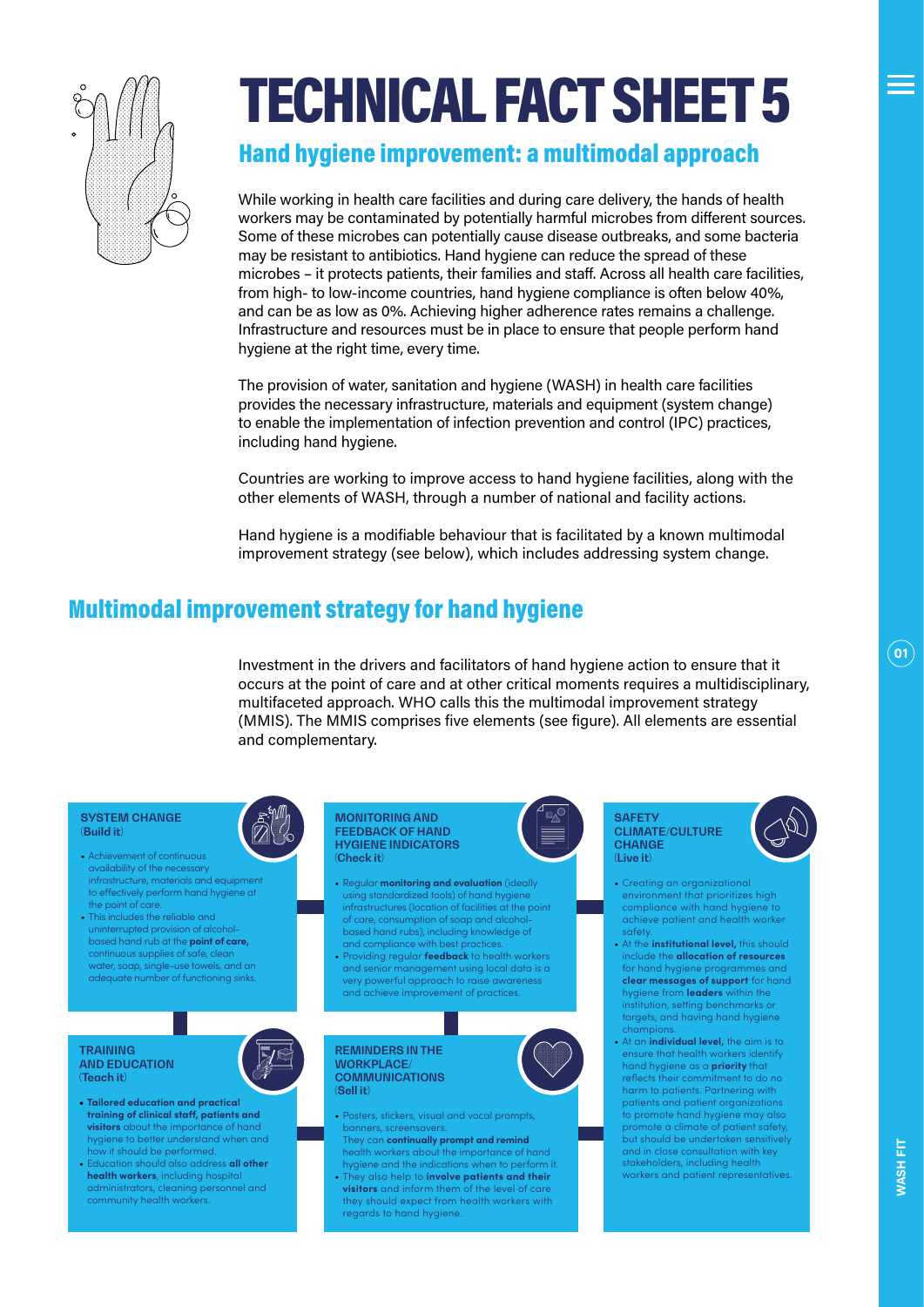### Strengthening hand hygiene improvement through the Water and Sanitation for Health Facility Improvement Tool (WASH FIT)

The MMIS is an important part of supporting hand hygiene through WASH FIT. This means:

- having the infrastructure and resources required to perform hand hygiene at the point of care and point of entry to the health care facility (system change);
- having people trained in the why, when and how of hand hygiene (education and training);
- having in place checks to monitor whether hand hygiene is being, and can be, performed at the right time and in the right way, with timely feedback so that corrective action can be taken (monitoring and feedback);
- taking action to remind people to perform hand hygiene at the right time and in the right way (reminders and communications); and
- facilitating a culture within the health care facility that values hand hygiene, especially through the support of senior managers (safety culture).

To understand how the MMIS will work within local improvement efforts, the following questions can be asked in the preparation phase.

- Can staff clean their hands easily at each (and every) point of care?
- Who needs to be trained and educated to address the identified gaps in knowledge and practice?
- Does training reinforce and embed the five moments for hand hygiene?
- Does the facility monitor hand hygiene perceptions and knowledge in a range of health workers?
- How is feedback given to support improvement? How will the facility know that an improvement has taken place (e.g. how regular are monitoring and feedback)?
- What is the best way to publicize actions to support improvement?
- Does the facility engage health care staff and others to help produce a range of hand hygiene reminders?
- How does the facility make and maintain hand hygiene as a facility priority? Is it discussed at senior management level?

Resource considerations should also be addressed. For example, some system change actions are necessary, including:

- ongoing maintenance budgets to support needs; and
- funds for human resources, water supply, soap and towels (or other hand-drying methods), and alcohol-based hand rub supplies.



*The point of care – where three elements occur together: (1) the health worker, (2) the patient, (3) care or treatment involving touch. Hand hygiene infrastructure, including products (e.g. alcohol-based hand rub if available, water, soap, sinks), should be in place and easily accessible to enable health workers to clean their hands at the right moments.*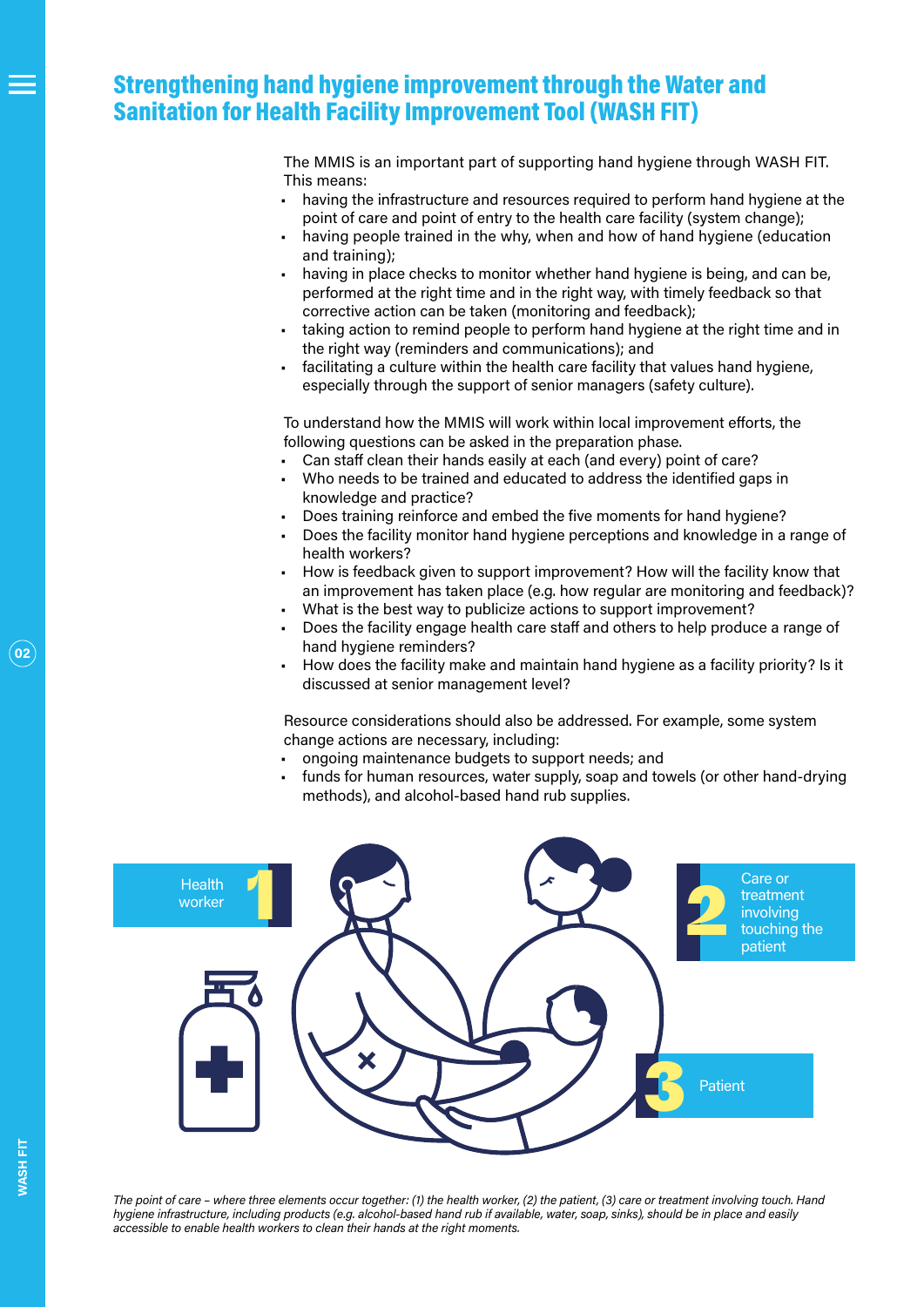## Hand hygiene considerations within the WASH FIT cycle

| <b>Step</b>                                                               | <b>Activity</b>                                                                                                                                                                                                                                                                                                                                                                                                                                                                                                                                                                                                                                                                                                                                                                                                                                                                                                                                                                                                                                                                                                                                                                                                                                                                                         | <b>Additional considerations</b>                                                                                                                                                                                                                                                                                                                                                            |
|---------------------------------------------------------------------------|---------------------------------------------------------------------------------------------------------------------------------------------------------------------------------------------------------------------------------------------------------------------------------------------------------------------------------------------------------------------------------------------------------------------------------------------------------------------------------------------------------------------------------------------------------------------------------------------------------------------------------------------------------------------------------------------------------------------------------------------------------------------------------------------------------------------------------------------------------------------------------------------------------------------------------------------------------------------------------------------------------------------------------------------------------------------------------------------------------------------------------------------------------------------------------------------------------------------------------------------------------------------------------------------------------|---------------------------------------------------------------------------------------------------------------------------------------------------------------------------------------------------------------------------------------------------------------------------------------------------------------------------------------------------------------------------------------------|
| Step 1:<br><b>Establish the</b><br>team                                   | Ensure that the WASH FIT team includes members<br>with expertise in quality improvement activities and<br>methodologies, and IPC (e.g. microbiology, cleaning,<br>hand hygiene, health care waste management).                                                                                                                                                                                                                                                                                                                                                                                                                                                                                                                                                                                                                                                                                                                                                                                                                                                                                                                                                                                                                                                                                          | Members of the team responsible for hand hygiene<br>in health care should review the WASH FIT hand<br>hygiene module before starting.                                                                                                                                                                                                                                                       |
| Step 2:<br><b>Assess the</b><br>facility                                  | A number of WASH FIT indicators and targets help<br>facilities to achieve the minimum requirements<br>needed for a safe and clean environment; these<br>are based on the WHO Guidelines on hand hygiene<br>in health care and the WHO core components<br>for IPC programmes. These indicators relate<br>to each element of the MMIS for hand hygiene<br>improvement; examples include the following.<br>System change. Functioning hand hygiene<br>stations are available at all points of care,<br>including the delivery room.<br>Education and training. All new auxiliary staff,<br>including waste handlers and cleaners, receive<br>appropriate WASH and IPC training, tailored and<br>appropriate to their job function (including hand<br>hygiene).<br>Monitoring and feedback. In advanced<br>settings, hand hygiene compliance activities are<br>undertaken regularly, at least annually (refer to<br>WHO hand hygiene observation form).<br><b>Reminders and communications.</b> Hand hygiene<br>promotional materials are displayed and clearly<br>visible in all wards and treatment areas.<br>Safety culture. Staff are regularly appraised on<br>their performance; high-performing staff are<br>recognized and rewarded, and those who do not<br>perform well are supported to improve. | Refer to WHO IPC assessment tools to undertake<br>more detailed assessments on hand hygiene (see<br>"Related tools and selected further reading"):<br>WHO hand hygiene observation form<br>WHO hand hygiene perception survey<br>٠<br>WHO Hand Hygiene Self-Assessment<br>$\blacksquare$<br>Framework<br>WHO Infection prevention and control<br>assessment framework at the facility level |
| Step 3:<br>Risk<br>assessment                                             | Identify problems related to hand hygiene<br>improvement; the WHO Hand Hygiene Self-<br>Assessment Framework can support this. This will<br>enable the team to identify risks that affect patient<br>and health worker safety, and will flag where health<br>workers cannot clean their hands at points of care.<br>Such problems should be given a higher score in the<br>risk assessment.                                                                                                                                                                                                                                                                                                                                                                                                                                                                                                                                                                                                                                                                                                                                                                                                                                                                                                             | Use the completed Hand Hygiene Self-Assessment<br>Framework to inform and target improvement<br>action plans. Once completed, this will indicate<br>the appropriate risk score. For example, if no hand<br>hygiene stations exist, the severity of risk would be<br>high (8–10 out of 10).                                                                                                  |
| Step 4:<br>Develop and<br>implement<br>incremental<br>improvement<br>plan | Include in the improvement plan specific actions<br>that address hand hygiene at the point of care<br>and in other critical places, including in toilets and<br>waste management areas, in support of patient<br>and health worker safety. These actions include<br>providing alcohol-based hand rub and products for<br>handwashing, providing reminders, using targeted<br>training sessions and sharing feedback from audits.<br>Hand hygiene actions will be an important part of<br>the WASH FIT improvement plan.                                                                                                                                                                                                                                                                                                                                                                                                                                                                                                                                                                                                                                                                                                                                                                                 | Read the WHO aide-memoire on respiratory and<br>hand hygiene.                                                                                                                                                                                                                                                                                                                               |
| Step 5:<br>Monitor,<br>review, adapt,<br>improve                          | Hand hygiene improvement needs constant work.<br>Continue to regularly review all results and the impact<br>on the overall improvement you expected to see<br>(e.g. improvement of 10% in hand hygiene compliance<br>compared with baseline). A report of the entire<br>programme roll-out, its impact, and lessons learned<br>for all senior managers and leaders may be useful.                                                                                                                                                                                                                                                                                                                                                                                                                                                                                                                                                                                                                                                                                                                                                                                                                                                                                                                       | A guide to the implementation of the WHO<br>multimodal hand hygiene improvement strategy<br>provides in-depth information on how to review,<br>adapt and continually improve hand hygiene.                                                                                                                                                                                                  |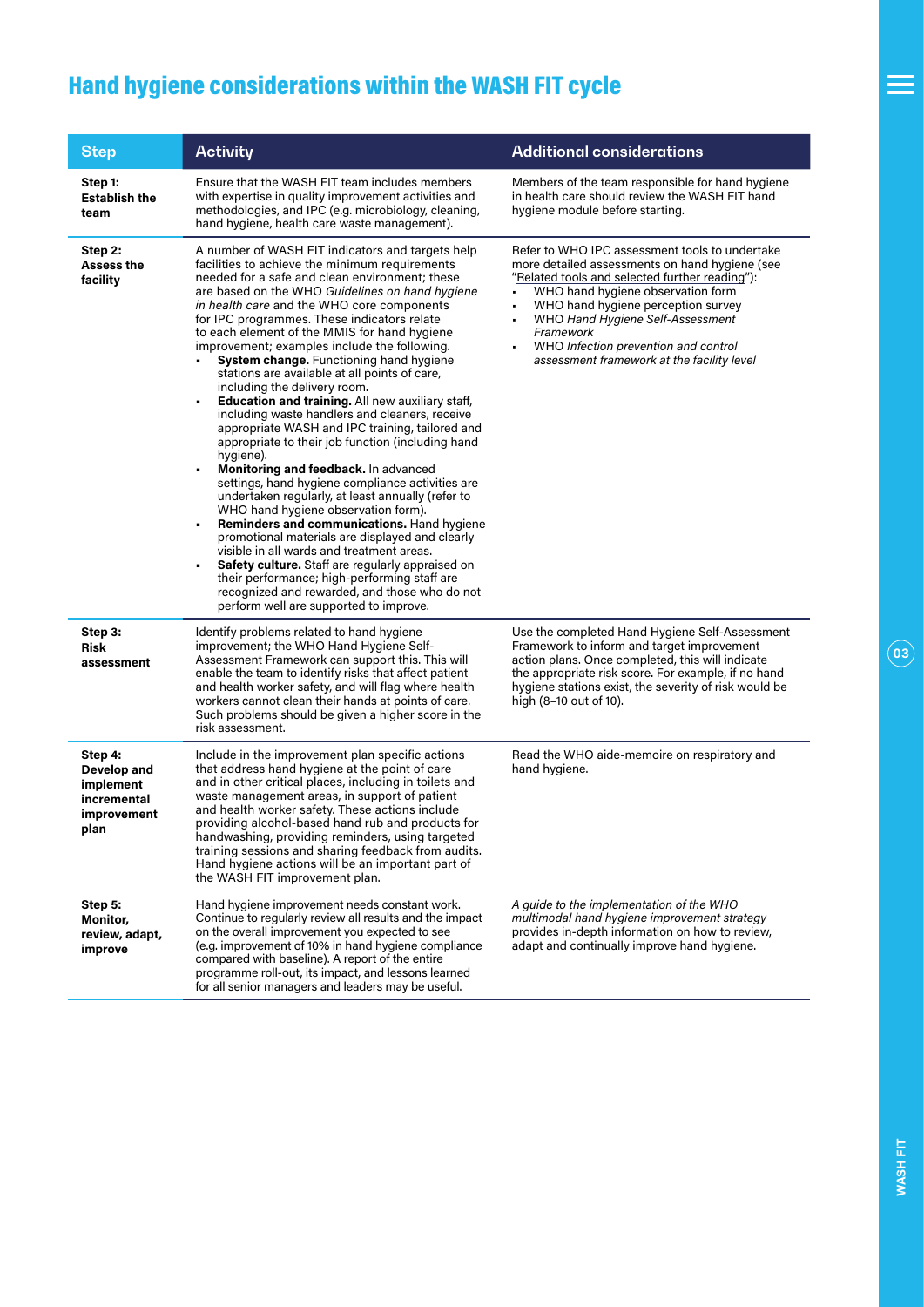The following actions related to hand hygiene improvement are applicable to all health care settings. These actions will influence IPC-related outcomes and impacts, including reduction in health care–associated infections, reduction in antimicrobial resistance, safe pregnancy and childbirth, and fewer disease outbreaks.

<span id="page-3-0"></span>

| <b>Element of the MMIS</b>                         | Improvements                                                                                                                                                                                                                                                                                                                                                                                                                                                                                                                                                                                                                                                                                                                 |
|----------------------------------------------------|------------------------------------------------------------------------------------------------------------------------------------------------------------------------------------------------------------------------------------------------------------------------------------------------------------------------------------------------------------------------------------------------------------------------------------------------------------------------------------------------------------------------------------------------------------------------------------------------------------------------------------------------------------------------------------------------------------------------------|
| System change<br>(infrastructure and<br>resources) | Understand the numbers of products (e.g. soap and towels) that are required, as well as the<br>distribution process.<br>Provide up-to-date policies and standard operating procedures that include hand hygiene<br>٠<br>actions in a format that makes them easily accessible and understood.<br>Identify and secure budgets for targeted training, monitoring and reminders.<br>٠<br>Put in place annual water service plans in settings where water access and quality are an<br>٠<br>issue (e.g. for functioning sinks).                                                                                                                                                                                                  |
| <b>Education and training</b>                      | Allocate responsibility for checking that current training and education programmes include<br>the correct, up-to-date hand hygiene recommendations.<br>Carry out training needs assessments across different disciplines and levels within the<br>health care facility; other assessment results (from monitoring activities) can also be used to<br>inform training plans.<br>Identify the required expertise to conduct targeted training and answer questions on hand<br>٠<br>hygiene improvement. This may mean enlisting external experts.<br>Deliver targeted training to staff, including refresher courses, using different practical<br>٠<br>approaches (see WASH FIT training manual and module on hand hygiene). |
| <b>Monitoring and feedback</b>                     | Identify trained staff to undertake monitoring activities specifically on hand hygiene at the<br>٠<br>point of care, using validated tools (i.e. WHO observation form and perception survey), and<br>put in place a reporting and feedback plan to support real-time improvement.                                                                                                                                                                                                                                                                                                                                                                                                                                            |
| <b>Reminders and</b><br>communications             | Source, develop or adapt accurate reminders (e.g. posters) and involve staff in deciding which<br>٠<br>reminders to use. Ensure appropriate placement of reminders and refresh them regularly.                                                                                                                                                                                                                                                                                                                                                                                                                                                                                                                               |
| <b>Safety culture</b>                              | Leaders and managers should show commitment to, and prioritize time for, targeted training.<br>٠<br>Training plans should be agreed for all levels of staff.<br>Identify hand hygiene role models and ensure that staff know who they are (they may be<br>٠<br>from different settings, including health care or community leaders). Ask staff which role<br>models they would best respond to.<br>Promote and support staff motivational activities (e.g. an award that is announced publicly to<br>encourage staff to adhere to hand hygiene practices).                                                                                                                                                                   |